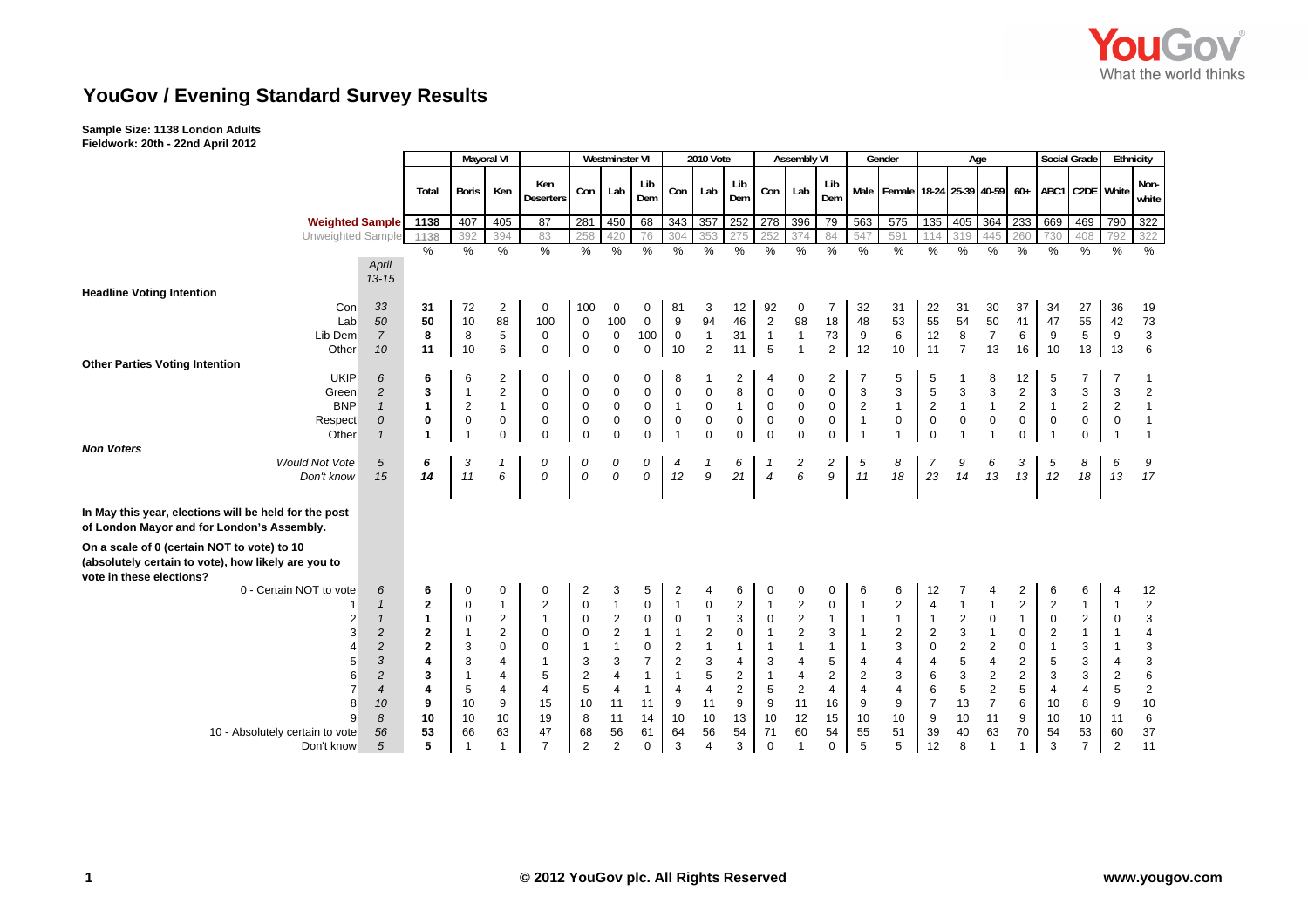

|                                                                                                                                                                                                                                                                                                                                                         |                         | Mayoral VI       |                |                         |                           | <b>Westminster VI</b>     |                                    |                           | <b>2010 Vote</b>                          |                     |                                                        | <b>Assembly VI</b>       |                            |                           | Gender                       |                           | Age                            |                |                    | Social Grade    |                         | Ethnicity      |                |
|---------------------------------------------------------------------------------------------------------------------------------------------------------------------------------------------------------------------------------------------------------------------------------------------------------------------------------------------------------|-------------------------|------------------|----------------|-------------------------|---------------------------|---------------------------|------------------------------------|---------------------------|-------------------------------------------|---------------------|--------------------------------------------------------|--------------------------|----------------------------|---------------------------|------------------------------|---------------------------|--------------------------------|----------------|--------------------|-----------------|-------------------------|----------------|----------------|
|                                                                                                                                                                                                                                                                                                                                                         | Total                   | <b>Boris</b>     | Ken            | Ken<br><b>Deserters</b> | Con                       | Lab                       | Lib<br>Dem                         | Con                       | Lab                                       | Lib<br>Dem          | Con                                                    | Lab                      | Lib<br>Dem                 | Male                      | Female 18-24 25-39 40-59 60+ |                           |                                |                |                    | ABC1 C2DE White |                         |                | Non-<br>white  |
| <b>Weighted Sample</b>                                                                                                                                                                                                                                                                                                                                  | 1138                    | 407              | 405            | 87                      | 281                       | 450                       | 68                                 | 343                       | 357                                       | 252                 | 278 396                                                |                          | 79                         | 563                       | 575                          | 135                       | 405                            | 364            | 233                | 669             | 469                     | 790            | 322            |
| Unweighted Sample                                                                                                                                                                                                                                                                                                                                       | 1138                    | 392              | 394            | 83                      | 258                       | 420                       | 76                                 | 304                       | 353                                       |                     |                                                        | 374                      | 84                         | 547                       | 591                          |                           | 319                            | 445            | 260                | 730             | 408                     | 792            | 322            |
|                                                                                                                                                                                                                                                                                                                                                         | $\frac{1}{2}$           | $\frac{9}{6}$    | $\frac{9}{6}$  | $\frac{9}{6}$           | $\frac{9}{6}$             | $\frac{9}{6}$             | $\frac{9}{6}$                      | $\frac{0}{0}$             | $\frac{0}{0}$                             | $\frac{0}{0}$       | $\frac{0}{0}$                                          | $\frac{0}{0}$            | $\frac{9}{6}$              | $\frac{0}{0}$             | $\frac{9}{6}$                | %                         | %                              | %              | $\frac{9}{6}$      | $\frac{9}{6}$   | $\frac{0}{0}$           | $\frac{0}{0}$  | $\frac{0}{0}$  |
| <b>Mayoral Voting intention 1st Preference</b><br>[Adjusted by likelihood to vote]<br>Boris Johnson - Conservative<br>45                                                                                                                                                                                                                                | 43                      | 91               | 0              | 61                      | 92                        | 9                         | 22                                 | 85                        | 12                                        | 24                  | 94                                                     | 7                        | 19                         | 39                        | 47                           | 33                        | 38                             | 43             | 52                 | 45              | 38                      | 47             | 24             |
| 40<br>Ken Livingstone - Labour                                                                                                                                                                                                                                                                                                                          | 41                      | 0                | 90             | 0                       | 3                         | 83                        | 11                                 | $6\phantom{1}6$           | 81                                        | 43                  | $\mathbf{1}$                                           | 84                       | 22                         | 41                        | 40                           | 42                        | 44                             | 40             | 35                 | 35              | 49                      | 34             | 64             |
| Brian Paddick - Liberal Democrat<br>$\overline{7}$                                                                                                                                                                                                                                                                                                      | 8                       | 6                | 5              | 15                      | $\mathbf{1}$              | $\overline{\mathbf{4}}$   | 57                                 | 3                         | $\overline{\mathbf{4}}$                   | 20                  | $\boldsymbol{0}$                                       | $\,$ 5 $\,$              | 53                         | 10                        | 5                            | $\overline{7}$            | 10                             | $\overline{7}$ | $\,$ 5 $\,$        | $10$            | $\overline{4}$          | 8              | $\overline{7}$ |
| Lawrence Webb - UKIP/Fresh Choice for London<br>3                                                                                                                                                                                                                                                                                                       | 3                       | $\mathbf{1}$     | $\mathbf{1}$   | 6                       | $\mathbf{1}$              | $\mathbf{1}$              | $\mathbf 0$                        | 3                         | $\mathbf{1}$                              | $\sqrt{2}$          | $\overline{2}$                                         | $\mathbf{1}$             | $\mathbf 0$                | $\overline{4}$            | $\overline{2}$               | 8                         | 1                              | $\sqrt{4}$     | 3                  | $\sqrt{3}$      | 3                       | 3              | $\mathbf{1}$   |
| $\overline{c}$<br>Siobhan Benita - Independent                                                                                                                                                                                                                                                                                                          | 3                       | $\overline{2}$   | $\mathbf{1}$   | 11                      | $\boldsymbol{2}$          | $\sqrt{2}$                | $\overline{7}$                     | $\mathsf 3$               | $\mathbf{1}$                              | $\,6\,$             | $\sqrt{2}$                                             | $\overline{2}$           | 5                          | $\ensuremath{\mathsf{3}}$ | $\ensuremath{\mathsf{3}}$    | $\boldsymbol{7}$          | $\overline{\mathbf{4}}$        | $\sqrt{2}$     | $\mathbf{1}$       | $\overline{4}$  | $\overline{\mathbf{c}}$ | $\mathbf{3}$   | $\overline{2}$ |
| Jenny Jones - Green<br>$\overline{c}$                                                                                                                                                                                                                                                                                                                   | $\overline{\mathbf{2}}$ | $\mathbf 0$      | $\overline{2}$ | 5                       | $\pmb{0}$                 | $\mathbf{1}$              | $\overline{4}$                     | $\mathbf 0$               | $\mathbf 2$                               | $\mathbf 5$         | $\mathbf 0$                                            | $\mathbf{1}$             | $\mathbf{1}$               | $\overline{2}$            | $\ensuremath{\mathsf{3}}$    | 3                         | $\mathbf{1}$                   | $\mathsf 3$    | 3                  | $\sqrt{2}$      | $\overline{\mathbf{c}}$ | 3              | $\mathbf{1}$   |
| Carlos Cortiglia - British National Party (BNP)<br>$\mathbf{1}$<br><b>Mayoral Voting intention: Non Voters</b>                                                                                                                                                                                                                                          | $\overline{1}$          | 0                | $\mathbf 0$    | $\overline{c}$          | $\mathbf 0$               | $\mathbf 0$               | $\mathbf 0$                        | $\overline{1}$            | $\mathbf 0$                               | $\mathbf 0$         | $\mathbf 0$                                            | $\mathbf 0$              | $\mathbf{0}$               | $\overline{1}$            | $\overline{1}$               | $\pmb{0}$                 | $\mathbf{1}$                   | $\overline{1}$ | $\overline{1}$     |                 | $\mathbf{1}$            | $\overline{1}$ | $\mathbf{1}$   |
| <b>Would Not Vote</b><br>$\mathbf{1}$                                                                                                                                                                                                                                                                                                                   |                         | 0                | 0              | 0                       | 0                         | $\overline{c}$            | 2                                  | 0                         | 2                                         | $\overline{c}$      | 0                                                      |                          | 2                          | $\mathbf{1}$              | $\mathbf{1}$                 | $\overline{c}$            |                                | 0              | 0                  |                 |                         |                |                |
| 9<br>Don't know                                                                                                                                                                                                                                                                                                                                         | 10                      | $\mathbf{1}$     |                | 46                      | $\sqrt{2}$                | 9                         | 10                                 | $\sqrt{5}$                | 12                                        | 12                  | $\overline{1}$                                         | 11                       | $\overline{7}$             | $\boldsymbol{8}$          | 13                           | 11                        | 10                             | 11             | 9                  | 10              | 10                      |                | 11             |
| Mayoral Voting intention after reallocation of 2nd<br>preference votes<br>[Adjusted by likelihood to vote and after 2nd preference<br>votes have been reallocated)<br>Boris Johnson - Conservative<br>53<br>47<br>Ken Livingstone - Labour<br>Mayoral Voting intention: Non Voters after 2nd<br>preference votes<br><b>Would Not Vote</b><br>Don't know | 51<br>49                | 100<br>$\Omega$  | 0<br>100       | 100<br>0<br>41          | 97<br>3<br>$\overline{2}$ | 11<br>89<br>8             | 60<br>40<br>10<br>10 <sup>10</sup> | 93<br>$\overline{7}$<br>6 | 14<br>86<br>10                            | 37<br>63<br>7<br>12 | 97<br>$\mathbf{3}$<br>$\boldsymbol{o}$<br>$\mathbf{1}$ | 9<br>91<br>$\frac{3}{9}$ | 52<br>48<br>$\frac{10}{7}$ | 49<br>51<br>4<br>8        | 53<br>47<br>12               | 44<br>56<br>$\frac{6}{8}$ | 46<br>54<br>5<br>$\mathfrak g$ | 50<br>50<br>11 | 60<br>40<br>3<br>8 | 56<br>44<br>10  | 44<br>56<br>9           | 57<br>43<br>9  | 28<br>72<br>12 |
| There are also due to be elections to the London<br>Assembly. Here people have two votes, one for a<br>constituency assembly member, and one for<br>London-wide list members.                                                                                                                                                                           |                         |                  |                |                         |                           |                           |                                    |                           |                                           |                     |                                                        |                          |                            |                           |                              |                           |                                |                |                    |                 |                         |                |                |
| <b>London Voting intention: Constituency</b><br>[Adjusted by likelihood to vote]                                                                                                                                                                                                                                                                        |                         |                  |                |                         |                           |                           |                                    |                           |                                           |                     |                                                        |                          |                            |                           |                              |                           |                                |                |                    |                 |                         |                |                |
| Con<br>35                                                                                                                                                                                                                                                                                                                                               | 34                      | 77               | 2              | 6                       | 97                        |                           | 4                                  | 85                        | 3                                         | 14                  | 100                                                    | 0                        | 0                          | 32                        | 37                           | 29                        | 35                             | 29             | 43                 | 39              | 28                      | 39             | 18             |
| 44<br>Lab                                                                                                                                                                                                                                                                                                                                               | 46                      | $\,8\,$          | 84             | 88                      | $\mathbf 0$               | 93                        | $\,$ 5 $\,$                        | $\overline{7}$            | 91                                        | 41                  | $\mathbf 0$                                            | 100                      | $\mathsf 0$                | 44                        | 48                           | 53                        | 47                             | 47             | 39                 | 42              | 52                      | 39             | 69             |
| Lib Dem<br>11                                                                                                                                                                                                                                                                                                                                           | 9                       | $\boldsymbol{9}$ | 8              | $\pmb{0}$               | $\overline{2}$            | $\ensuremath{\mathsf{3}}$ | 89                                 | $\mathbf{3}$              | $\overline{2}$<br>$\overline{\mathbf{4}}$ | 31                  | $\mathbf 0$                                            | $\mathbf 0$              | 100                        | 12                        | $\,6\,$                      | 11                        | 10                             | $10$           | 6                  | 10              | 8                       | 10             | 8              |
| 10<br>Other                                                                                                                                                                                                                                                                                                                                             | 11                      | 6                |                | 6                       | $\mathbf{1}$              | 3                         | $\overline{2}$                     | $6\phantom{1}6$           |                                           | 14                  | $\mathbf 0$                                            | $\mathbf 0$              | $\mathbf 0$                | 11                        | 10                           | $\overline{7}$            | $\overline{7}$                 | 14             | 12                 | 9               | 13                      | 12             | $\,$ 5 $\,$    |
| <b>London Voting intention: Constituency Non Voters</b>                                                                                                                                                                                                                                                                                                 |                         |                  |                |                         |                           |                           |                                    |                           |                                           |                     |                                                        |                          |                            |                           |                              |                           |                                |                |                    |                 |                         |                |                |
| $\overline{c}$<br><b>Would Not Vote</b>                                                                                                                                                                                                                                                                                                                 | 2                       | 2                |                |                         |                           |                           |                                    |                           |                                           | 2                   | 0                                                      | 0                        | 0                          | $\overline{1}$            | 2                            | 3                         | 2                              | 1              | 1                  |                 | 3                       |                | 5              |
| 13<br>Don't know                                                                                                                                                                                                                                                                                                                                        | 14                      | 12               |                | 15                      | $\overline{7}$            | 8                         | $11$ 11                            |                           | 8                                         | 22                  | $\mathcal{O}$                                          | $\mathcal{O}$            | 0                          | 10                        | 18                           | 20                        | 12                             | 15             |                    | 13 13           | 16                      | 14             | 12             |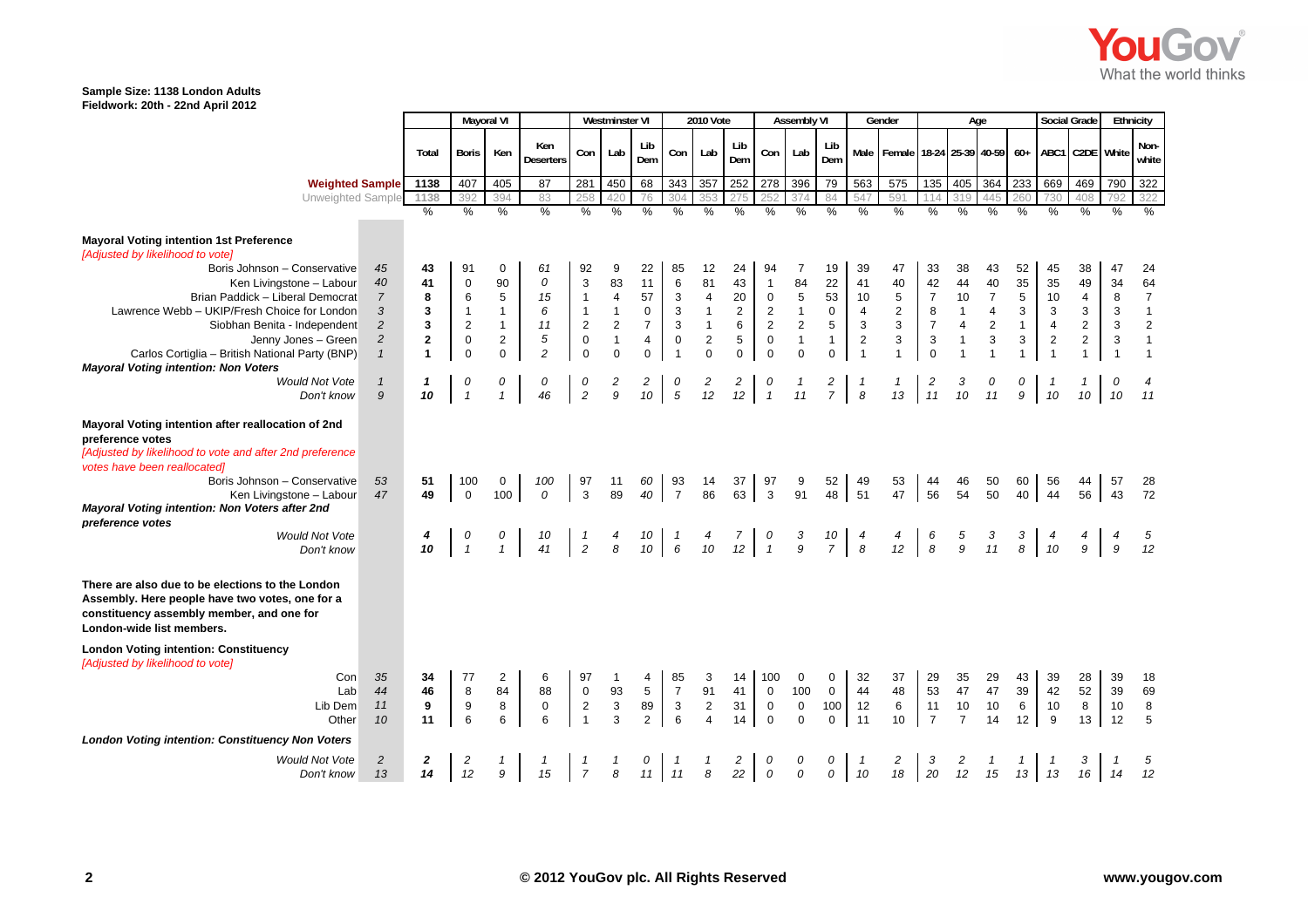

|                                                                                                                                                  |                                      |                             |                             | Mayoral VI                                                  |                                                   |                                | Westminster VI                                  |                            |                                                            | <b>2010 Vote</b>                                           |                                                        |                                       | <b>Assembly VI</b>                                        |                  |                                         | Gender                                     |                             |                                               | Age                                                   |                                              |                             | Social Grade                  |                                               | <b>Ethnicity</b>                                       |
|--------------------------------------------------------------------------------------------------------------------------------------------------|--------------------------------------|-----------------------------|-----------------------------|-------------------------------------------------------------|---------------------------------------------------|--------------------------------|-------------------------------------------------|----------------------------|------------------------------------------------------------|------------------------------------------------------------|--------------------------------------------------------|---------------------------------------|-----------------------------------------------------------|------------------|-----------------------------------------|--------------------------------------------|-----------------------------|-----------------------------------------------|-------------------------------------------------------|----------------------------------------------|-----------------------------|-------------------------------|-----------------------------------------------|--------------------------------------------------------|
|                                                                                                                                                  |                                      | Total                       | Boris                       | Ken                                                         | Ken<br><b>Deserters</b>                           | Con                            | Lab                                             | Lib<br>Dem                 | Con                                                        | Lab                                                        | Lib<br>Dem                                             | Con                                   | Lab                                                       | Lib<br>Dem       | Male                                    | Female 18-24 25-39 40-59                   |                             |                                               |                                                       | $60+$                                        | ABC1                        | C2DE White                    |                                               | Non-<br>white                                          |
| <b>Weighted Sample</b>                                                                                                                           |                                      | 1138                        | 407                         | 405                                                         | 87                                                | 281                            | 450                                             | 68                         | 343                                                        | 357                                                        | 252                                                    | 278                                   | 396                                                       | 79               | 563                                     | 575                                        | 135                         | 405                                           | 364                                                   | 233                                          | 669                         | 469                           | 790                                           | 322                                                    |
| Unweighted Sample                                                                                                                                |                                      | 1138                        | 392                         | 394                                                         | 83                                                | 258                            | 420                                             | 76                         | 304                                                        | 353                                                        | 275                                                    | 252                                   | 374                                                       | 84               | 547                                     | 591                                        | 14                          | 319                                           | 445                                                   | 260                                          | 730                         | 408                           | 792                                           | 322                                                    |
|                                                                                                                                                  |                                      | $\frac{0}{0}$               | $\%$                        | %                                                           | $\%$                                              | %                              | $\%$                                            | %                          | %                                                          | %                                                          | $\%$                                                   | $\%$                                  | $\%$                                                      | $\%$             | $\%$                                    | $\%$                                       | $\%$                        | $\%$                                          | %                                                     | $\%$                                         | $\%$                        | %                             | $\%$                                          | $\%$                                                   |
| <b>London Voting intention: List</b><br>[Adjusted by likelihood to vote]<br>Con                                                                  | 35                                   | 33                          | 74                          | $\overline{2}$                                              | 0                                                 | 93                             | 0                                               | 4                          | 83                                                         | $\overline{\mathbf{c}}$                                    | 15                                                     | 95                                    | 0                                                         | 4                | 32                                      | 34                                         | 28                          | 33                                            | 29                                                    | 41                                           | 36                          | 28                            | 37                                            | 18                                                     |
| Lab                                                                                                                                              | 46                                   | 44                          | $\overline{7}$              | 82                                                          | 84                                                | $\boldsymbol{0}$               | 91                                              | 6                          | $\overline{5}$                                             | 89                                                         | 35                                                     | $\mathbf 0$                           | 92                                                        | 14               | 43                                      | 46                                         | 50                          | 47                                            | 44                                                    | 39                                           | 41                          | 50                            | 38                                            | 68                                                     |
| Lib Dem                                                                                                                                          | 9                                    | 9                           | 10                          | 6                                                           | $\mathbf{1}$                                      | $\ensuremath{\mathsf{3}}$      | $\sqrt{2}$                                      | 84                         | $\overline{2}$                                             | $\boldsymbol{2}$                                           | 30                                                     | 3                                     | $\sqrt{2}$                                                | 79               | 10                                      | 8                                          | 12                          | 11                                            | $\boldsymbol{9}$                                      | 6                                            | 10                          | $\overline{7}$                | 9                                             | $\boldsymbol{9}$                                       |
| Oth                                                                                                                                              | 11                                   | 14                          | 9                           | 10                                                          | 15                                                | 3                              | $\overline{7}$                                  | $\overline{7}$             | 10                                                         | $\overline{7}$                                             | 20                                                     | $\overline{2}$                        | 6                                                         | 3                | 15                                      | 12                                         | 10                          | 9                                             | 18                                                    | 14                                           | 13                          | 15                            | 16                                            | 6                                                      |
| <b>London Voting intention: List Other Voters</b><br>[Adjusted by likelihood to vote]                                                            |                                      |                             |                             |                                                             |                                                   |                                |                                                 |                            |                                                            |                                                            |                                                        |                                       |                                                           |                  |                                         |                                            |                             |                                               |                                                       |                                              |                             |                               |                                               |                                                        |
| Green                                                                                                                                            | 3                                    | 6                           | 3                           | 8                                                           | 6                                                 |                                | 5                                               |                            |                                                            | 3                                                          | 15                                                     |                                       |                                                           | 3                |                                         | 6                                          | 9                           | 6                                             | 8                                                     | 3                                            |                             | 5                             | 8                                             | $\overline{\mathbf{c}}$                                |
| United Kingdom Independence Party (UKIP)<br><b>British National Party (BNP)</b><br><b>English Democrats</b><br><b>Christian Peoples Alliance</b> | $\sqrt{5}$<br>$\mathbf{1}$<br>0<br>0 | 5<br>$\mathbf{1}$<br>0<br>0 | 5<br>$\mathbf{1}$<br>0<br>0 | $\mathbf 0$<br>$\overline{2}$<br>$\mathbf 0$<br>$\mathbf 0$ | 5<br>$\mathbf 0$<br>$\overline{2}$<br>$\mathbf 0$ | $\mathbf 0$<br>1<br>0<br>0     | 1<br>$\mathbf{1}$<br>$\mathbf 0$<br>$\mathbf 0$ | $\mathbf 0$<br>0<br>0<br>0 | $\overline{4}$<br>$\overline{1}$<br>$\pmb{0}$<br>$\pmb{0}$ | $\overline{2}$<br>$\mathbf{1}$<br>$\mathbf 0$<br>$\pmb{0}$ | $\sqrt{2}$<br>$\pmb{0}$<br>$\mathbf 0$<br>$\mathbf{1}$ | $\mathbf{1}$<br>$\mathbf 0$<br>0<br>0 | $\mathbf 1$<br>$\mathbf{1}$<br>$\mathbf 0$<br>$\mathbf 0$ | 0<br>0<br>0<br>0 | 5<br>$\overline{2}$<br>0<br>$\mathbf 0$ | 5<br>$\pmb{0}$<br>$\mathbf 0$<br>$\pmb{0}$ | 0<br>$\mathbf{1}$<br>0<br>0 | $\mathbf{1}$<br>1<br>$\mathbf 0$<br>$\pmb{0}$ | $\overline{7}$<br>$\overline{c}$<br>0<br>$\mathbf{1}$ | 9<br>$\sqrt{2}$<br>$\mathbf{1}$<br>$\pmb{0}$ | 3<br>$\mathbf{1}$<br>0<br>0 | $\overline{7}$<br>2<br>0<br>0 | 6<br>$\mathbf{1}$<br>$\mathbf 0$<br>$\pmb{0}$ | $\mathbf{1}$<br>$\mathbf{1}$<br>$\pmb{0}$<br>$\pmb{0}$ |
| <b>Trade Union and Socialist Coalition</b>                                                                                                       | 0                                    | 0                           | 0                           | 0                                                           | 0                                                 | 0                              | 0                                               | 0                          | $\pmb{0}$                                                  | $\pmb{0}$                                                  | $\boldsymbol{0}$                                       | 0                                     | $\mathbf 0$                                               | 0                | 0                                       | $\pmb{0}$                                  | 0                           | $\mathbf 0$                                   | 1                                                     | $\mathbf 0$                                  | 0                           | 0                             | 0                                             | $\pmb{0}$                                              |
| <b>National Front</b>                                                                                                                            | 0                                    | $\mathbf 0$                 | 0                           | $\mathbf 0$                                                 | 0                                                 | $\mathbf 0$                    | $\pmb{0}$                                       | $\mathbf 0$                | $\pmb{0}$                                                  | $\pmb{0}$                                                  | $\mathsf 0$                                            | $\mathbf 0$                           | $\pmb{0}$                                                 | 0                | $\pmb{0}$                               | $\mathbf 0$                                | $\pmb{0}$                   | $\pmb{0}$                                     | $\pmb{0}$                                             | $\pmb{0}$                                    | $\pmb{0}$                   | $\pmb{0}$                     | $\pmb{0}$                                     | $\pmb{0}$                                              |
| <b>House Party</b>                                                                                                                               | 0                                    | $\bf{0}$                    | 0                           | $\mathbf 0$                                                 | 0                                                 | $\mathbf 0$                    | 0                                               | 0                          | $\mathbf 0$                                                | $\pmb{0}$                                                  | $\mathsf 0$                                            | $\mathbf 0$                           | $\mathbf 0$                                               | 0                | $\mathbf 0$                             | $\pmb{0}$                                  | 0                           | $\mathbf 0$                                   | 0                                                     | $\pmb{0}$                                    | 0                           | 0                             | $\mathbf 0$                                   | $\pmb{0}$                                              |
| An independent candidate<br><b>London Voting intention: List Non Voters</b>                                                                      | $\mathbf{1}$                         | $\mathbf 0$                 | 0                           | $\mathbf 0$                                                 | $\overline{2}$                                    | $\mathbf 0$                    | $\mathbf 0$                                     | $\mathbf 0$                | $\mathbf 0$                                                | $\mathbf 0$                                                | $\overline{1}$                                         | $\mathbf 0$                           | $\mathbf 0$                                               | $\pmb{0}$        | $\mathbf 0$                             | $\mathbf 0$                                | 0                           | $\mathbf 0$                                   | $\Omega$                                              | $\mathbf 0$                                  | $\mathbf 0$                 | 0                             | $\mathbf 0$                                   | $\overline{1}$                                         |
| <b>Would Not Vote</b>                                                                                                                            | $\mathbf{1}$                         | $\mathbf{1}$                | -1                          | $\mathbf{1}$                                                | 0                                                 | 0                              | 1                                               | $\overline{c}$             | -1                                                         | 1                                                          | $\overline{c}$                                         | 0                                     | $\Omega$                                                  | 2                | -1                                      | 2                                          | $\overline{\mathbf{c}}$     | 2                                             |                                                       | $\mathbf{1}$                                 |                             | 3                             |                                               | $\overline{4}$                                         |
| Don't know                                                                                                                                       | 14                                   | 15                          | 14                          | 8                                                           | 25                                                | 5                              | 9                                               | 11                         | 13                                                         | 8                                                          | 24                                                     | 3                                     | 3                                                         | $\overline{c}$   | 10                                      | 19                                         | 18                          | 14                                            | 15                                                    | 14                                           | 13                          | 17                            | 15                                            | 14                                                     |
| From what you have seen so far, how would you<br>rate each of the following candidates' Mayoral<br>election campaigns?<br><b>Boris Johnson</b>   |                                      |                             |                             |                                                             |                                                   |                                |                                                 |                            |                                                            |                                                            |                                                        |                                       |                                                           |                  |                                         |                                            |                             |                                               |                                                       |                                              |                             |                               |                                               |                                                        |
| Excellent                                                                                                                                        | 11                                   | 12                          | 31                          | 3                                                           | 5                                                 | 38                             | 4                                               | -1                         | 31                                                         | 4                                                          | 5                                                      | 39                                    | 3                                                         | 8                | 13                                      | 12                                         | 10                          | 12                                            | 9                                                     | 19                                           | 13                          | 12                            | 15                                            | $\overline{7}$                                         |
| Good                                                                                                                                             | 28                                   | 24                          | 46                          | 13                                                          | 33                                                | 38                             | 16                                              | 33                         | 36                                                         | 17                                                         | 21                                                     | 43                                    | 16                                                        | 30               | 21                                      | 27                                         | 20                          | 20                                            | 29                                                    | 27                                           | 26                          | 22                            | 27                                            | 17                                                     |
| <b>TOTAL EXCELLENT/ GOOD</b>                                                                                                                     | 39                                   | 36                          | 77                          | 16                                                          | 38                                                | 76                             | 20                                              | 34                         | 67                                                         | 21                                                         | 26                                                     | 82                                    | 19                                                        | 38               | 34                                      | 39                                         | 30                          | 32                                            | 38                                                    | 46                                           | 39                          | 34                            | 42                                            | 24                                                     |
| Fair                                                                                                                                             | 26                                   | 24                          | 17                          | 30                                                          | 35                                                | 15                             | 30                                              | 24                         | 21                                                         | 33                                                         | 20                                                     | 12                                    | 31                                                        | 26               | 23                                      | 25                                         | 22                          | 23                                            | 25                                                    | 24                                           | 25                          | 23                            | 25                                            | 23                                                     |
| Poor                                                                                                                                             | 15                                   | 16                          | 3                           | 26                                                          | 6                                                 | 3                              | 23                                              | 30                         | $\overline{4}$                                             | 19<br>17                                                   | 28                                                     | $\sqrt{2}$                            | 25                                                        | 23               | 17                                      | 15                                         | 11                          | 20                                            | 14                                                    | 16                                           | 17                          | 15                            | 15                                            | 20                                                     |
| Awful<br><b>TOTAL POOR/ AWFUL</b>                                                                                                                | 12<br>27                             | 12                          | $\mathbf 0$<br>3            | 23                                                          | 8                                                 | $\mathbf{1}$<br>$\overline{4}$ | 19                                              | 8<br>38                    | $\overline{1}$<br>5                                        | 36                                                         | 15                                                     | $\mathbf 0$<br>$\overline{2}$         | 20<br>45                                                  | 9<br>32          | 17<br>34                                | 8                                          | $\sqrt{5}$<br>16            | 12<br>32                                      | 16<br>30                                              | 10                                           | 11<br>28                    | 15                            | 12<br>27                                      | 12<br>32                                               |
| Don't know                                                                                                                                       | 8                                    | 28<br>11                    | $\overline{4}$              | 49<br>5                                                     | 14<br>13                                          | 5                              | 42<br>8                                         | 5                          | $\overline{7}$                                             | 11                                                         | 43<br>10                                               | $\overline{4}$                        | 5                                                         | $\overline{4}$   | 8                                       | 23<br>13                                   | 31                          | 13                                            | 6                                                     | 26<br>3                                      | 9                           | 30<br>13                      | 6                                             | 22                                                     |
| <b>Ken Livingstone</b>                                                                                                                           |                                      |                             |                             |                                                             |                                                   |                                |                                                 |                            |                                                            |                                                            |                                                        |                                       |                                                           |                  |                                         |                                            |                             |                                               |                                                       |                                              |                             |                               |                                               |                                                        |
| Excellent                                                                                                                                        | 9                                    | 6                           | 1                           | 15                                                          | $\overline{2}$                                    | $\mathbf 0$                    | 13                                              | 0                          | $\mathbf 0$                                                | 11                                                         | $\overline{7}$                                         | $\mathbf 0$                           | 14                                                        | 3                | $\overline{7}$                          | 5                                          | 6                           | 4                                             | 8                                                     | 3                                            | 3                           | 9                             | $\overline{4}$                                | 10                                                     |
| Good<br><b>TOTAL EXCELLENT/ GOOD</b>                                                                                                             | 21<br>30                             | 21<br>27                    | $\overline{7}$<br>8         | 42<br>57                                                    | 19<br>21                                          | 8<br>8                         | 37<br>50                                        | 13<br>13                   | 10<br>10                                                   | 35<br>46                                                   | 15<br>22                                               | 8<br>8                                | 37<br>51                                                  | 21<br>24         | 21<br>28                                | 20<br>25                                   | 21<br>27                    | 20<br>24                                      | 22<br>30                                              | 19<br>22                                     | 22<br>25                    | 19<br>28                      | 18<br>22                                      | 26<br>36                                               |
| Fair                                                                                                                                             | 24                                   | 22                          | 18                          | 29                                                          | 32                                                | 17                             | 27                                              | 28                         | 17                                                         | 25                                                         | 30                                                     | 16                                    | 29                                                        | 26               | 21                                      | 23                                         | 19                          | 27                                            | 18                                                    | 21                                           | 22                          | 22                            | 22                                            | 23                                                     |
| Poor                                                                                                                                             | 18                                   | 20                          | 29                          | 8                                                           | 18                                                | 29                             | 9                                               | 37                         | 28                                                         | 11                                                         | 23                                                     | 28                                    | 10                                                        | 27               | 21                                      | 19                                         | 14                          | 17                                            | 23                                                    | 22                                           | 22                          | 17                            | 24                                            | 11                                                     |
| Awful                                                                                                                                            | 20                                   | 21                          | 41                          | $\overline{2}$                                              | 19                                                | 40                             | $\overline{7}$                                  | 18                         | 38                                                         | 8                                                          | 15                                                     | 45                                    | 6                                                         | 18               | 22                                      | 20                                         | 9                           | 19                                            | 22                                                    | 31                                           | 23                          | 19                            | 26                                            | 8                                                      |
| <b>TOTAL POOR/ AWFUL</b>                                                                                                                         | 38                                   | 41                          | 70                          | 10                                                          | 37                                                | 69                             | 16                                              | 55                         | 66                                                         | 19                                                         | 38                                                     | 73                                    | 16                                                        | 45               | 43                                      | 39                                         | 23                          | 36                                            | 45                                                    | 53                                           | 45                          | 36                            | 50                                            | 19                                                     |
| Don't know                                                                                                                                       | 8                                    | 11                          | 4                           | $\overline{4}$                                              | 11                                                | 6                              | $\overline{7}$                                  | 5                          | 8                                                          | 10                                                         | 10                                                     | 4                                     | 5                                                         | $\overline{4}$   | 8                                       | 13                                         | 31                          | 13                                            | 6                                                     | 3                                            | 9                           | 14                            | $\overline{7}$                                | 22                                                     |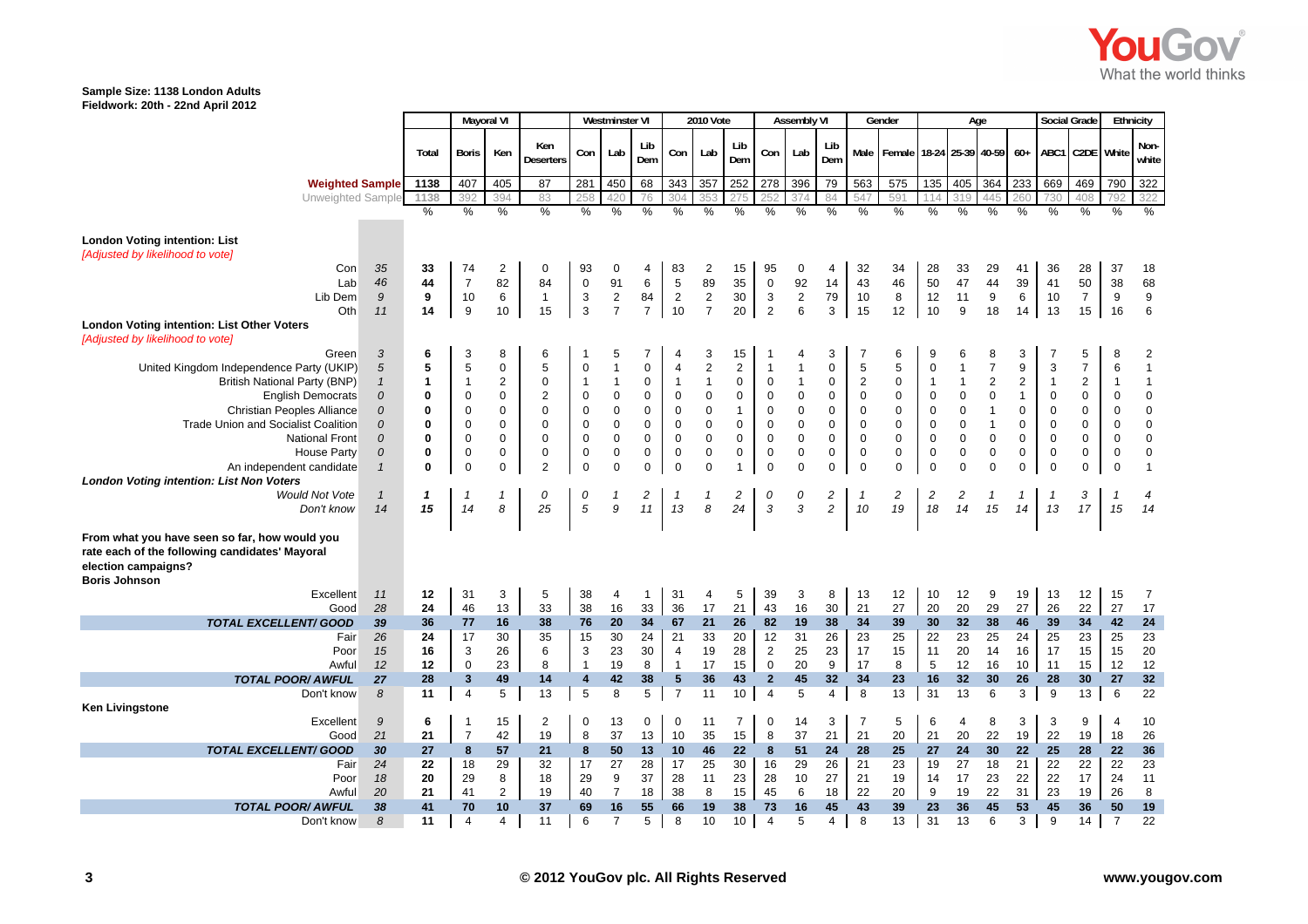

|                                                                                      |              |       |                | Mayoral VI     |                         |                 | <b>Westminster VI</b> |               |                | <b>2010 Vote</b> |                |                | <b>Assembly VI</b> |                |                | Gender                                      |                |               | Age           |                |               | <b>Social Grade</b> |                 | Ethnicity     |
|--------------------------------------------------------------------------------------|--------------|-------|----------------|----------------|-------------------------|-----------------|-----------------------|---------------|----------------|------------------|----------------|----------------|--------------------|----------------|----------------|---------------------------------------------|----------------|---------------|---------------|----------------|---------------|---------------------|-----------------|---------------|
|                                                                                      |              | Total | Boris          | Ken            | Ken<br><b>Deserters</b> | Con             | Lab                   | Lib<br>Dem    | Con            | Lab              | Lib<br>Dem     | Con            | Lab                | Lib<br>Dem     |                | Male   Female   18-24   25-39   40-59   60+ |                |               |               |                |               |                     | ABC1 C2DE White | Non-<br>white |
| <b>Weighted Sample</b>                                                               |              | 1138  | 407            | 405            | 87                      | 281             | 450                   | 68            | 343            | 357              | 252            | 278            | 396                | 79             | 563            | 575                                         | 135            | 405           | 364           | 233            | 669           | 469                 | 790             | 322           |
| Unweighted Sample                                                                    |              | 1138  | 392            | 394            | 83                      | 258             | 420                   | 76            | 304            | 35 <sub>1</sub>  |                |                |                    | 84             | 547            | 591                                         |                |               | 445           | 260            | 730           | 408                 |                 | 322           |
|                                                                                      |              | $\%$  | %              | $\%$           | $\frac{0}{0}$           | $\frac{0}{0}$   | %                     | $\frac{0}{0}$ | $\frac{0}{0}$  | %                | $\frac{0}{0}$  | %              | %                  | $\frac{0}{0}$  | $\frac{0}{0}$  | %                                           | $\frac{0}{0}$  | $\frac{0}{0}$ | $\frac{0}{0}$ | $\frac{0}{0}$  | $\frac{0}{0}$ | %                   | $\frac{0}{0}$   | $\frac{0}{2}$ |
| <b>Brian Paddick</b>                                                                 |              |       |                |                |                         |                 |                       |               |                |                  |                |                |                    |                |                |                                             |                |               |               |                |               |                     |                 |               |
| Excellent                                                                            | $\mathbf{1}$ | 3     | $\overline{4}$ | 2              | 2                       | 1               | 2                     | 18            | 2              | 2                | 3              | -1             | 2                  | 19             | $\overline{4}$ | 2                                           | 2              | 4             | -1            | 3              | 3             | 2                   | 3               |               |
| Good                                                                                 | 10           | 8     | $\overline{7}$ | 11             | 13                      | 5               | 11                    | 16            | 6              | 8                | 12             | 8              | 10                 | 18             | $\overline{7}$ | 9                                           | 6              | 9             | 9             | $\overline{7}$ | 8             | 9                   | 8               | 9             |
| <b>TOTAL EXCELLENT/ GOOD</b>                                                         | 11           | 11    | 11             | 13             | 15                      | 6               | 13                    | 34            | 8              | 10               | 15             | 9              | 12                 | 37             | 11             | 11                                          | 8              | 13            | 10            | 10             | 11            | 11                  | 11              | 10            |
| Fair                                                                                 | 28           | 27    | 27             | 30             | 22                      | 29              | 26                    | 31            | 25             | 31               | 28             | 28             | 29                 | 35             | 28             | 26                                          | 18             | 28            | 28            | 27             | 29            | 24                  | 26              | 28            |
| Poor                                                                                 | 23           | 23    | 26             | 26             | 22                      | 24              | 26                    | 17            | 25             | 22               | 23             | 22             | 25                 | 18             | 23             | 22                                          | 19             | 17            | 26            | 28             | 22            | 24                  | 26              | 15            |
| Awful                                                                                | 12           | 15    | 16             | 15             | 11                      | 18              | 14                    | 6             | 20             | 13               | 11             | 21             | 15                 | 0              | 19             | 11                                          | 9              | 16            | 16            | 16             | 15            | 15                  | 18              | 9             |
| <b>TOTAL POOR/ AWFUL</b>                                                             | 35           | 38    | 42             | 41             | 33                      | 42              | 40                    | 23            | 45             | 35               | 34             | 43             | 40                 | 18             | 42             | 33                                          | 28             | 33            | 42            | 44             | 37            | 39                  | 44              | 24            |
| Don't know                                                                           | 26           | 25    | 20             | 16             | 29                      | 22              | 22                    | 12            | 22             | 23               | 22             | 20             | 19                 | 10             | 19             | 30                                          | 45             | 26            | 19            | 20             | 23            | 27                  | 19              | 38            |
| How well or badly do you think Boris Johnson is<br>doing his job as Mayor of London? |              |       |                |                |                         |                 |                       |               |                |                  |                |                |                    |                |                |                                             |                |               |               |                |               |                     |                 |               |
| Very well                                                                            | 13           | 12    | 31             | 1              | $\overline{4}$          | 38              | $\overline{2}$        | 4             | 29             | $\overline{2}$   | 6              | 39             | 2                  | 4              | 12             | 11                                          | 6              | 9             | 12            | 20             | 12            | 12                  | 15              | 5             |
| Fairly well                                                                          | 47           | 43    | 64             | 28             | 63                      | 55              | 37                    | 50            | 56             | 41               | 37             | 58             | 37                 | 48             | 36             | 50                                          | 47             | 43            | 42            | 43             | 47            | 38                  | 45              | 39            |
| <b>TOTAL WELL</b>                                                                    | 60           | 55    | 95             | 29             | 67                      | 93              | 39                    | 54            | 85             | 43               | 43             | 97             | 39                 | 52             | 48             | 61                                          | 53             | 52            | 54            | 63             | 59            | 50                  | 60              | 44            |
| Fairly badly                                                                         | 21           | 24    | 3              | 42             | 15                      | 4               | 35                    | 27            | 8              | 29               | 34             | $\overline{1}$ | 35                 | 31             | 25             | 23                                          | 20             | 27            | 26            | 19             | 25            | 23                  | 23              | 27            |
| Very badly                                                                           | 13           | 13    | $\mathbf 0$    | 28             | $\overline{4}$          | $\overline{1}$  | 21                    | 13            | $\overline{2}$ | 21               | 16             | $\mathbf 0$    | 23                 | 13             | 19             | $\overline{7}$                              | $\overline{4}$ | 13            | 16            | 14             | 10            | 17                  | 13              | 12            |
| <b>TOTAL BADLY</b>                                                                   | 34           | 37    | 3              | 70             | 19                      | $5\phantom{.0}$ | 56                    | 40            | 10             | 50               | 50             | $\mathbf{1}$   | 58                 | 44             | 44             | 30                                          | 24             | 40            | 42            | 33             | 35            | 40                  | 36              | 39            |
| Don't know                                                                           | 6            | 8     | 2              | $\mathbf{1}$   | 14                      | 3               | $\overline{4}$        | 5             | 5              | $\overline{7}$   | $\overline{7}$ | $\overline{2}$ | 3                  | 4              | $\overline{7}$ | 8                                           | 22             | 9             | 4             | $\overline{4}$ | 6             | 10                  | $\overline{4}$  | 17            |
| How well or badly do you think Ken Livingston did<br>his job as Mayor of London?     |              |       |                |                |                         |                 |                       |               |                |                  |                |                |                    |                |                |                                             |                |               |               |                |               |                     |                 |               |
| Very well                                                                            | 14           | 9     | $\overline{2}$ | 22             | 3                       | $\overline{1}$  | 20                    | 4             | $\mathbf 1$    | 19               | 10             | $\overline{1}$ | 21                 | 5              | 9              | 9                                           | $\overline{4}$ | 8             | 13            | 8              | 8             | 11                  | 9               | 10            |
| Fairly well                                                                          | 38           | 40    | 19             | 69             | 43                      | 19              | 61                    | 43            | 21             | 55               | 51             | 16             | 63                 | 51             | 39             | 40                                          | 36             | 43            | 42            | 33             | 40            | 39                  | 37              | 47            |
| <b>TOTAL WELL</b>                                                                    | 52           | 49    | 21             | 91             | 46                      | 20              | 81                    | 47            | 22             | 74               | 61             | 17             | 84                 | 56             | 48             | 49                                          | 40             | 51            | 55            | 41             | 48            | 50                  | 46              | 57            |
| Fairly badly                                                                         | 21           | 22    | 34             | $\overline{7}$ | 27                      | 37              | 10                    | 29            | 34             | 13               | 18             | 36             | 11                 | 25             | 23             | 20                                          | 23             | 21            | 20            | 25             | 23            | 21                  | 24              | 16            |
| Very badly                                                                           | 20           | 20    | 40             | $\mathbf 0$    | 13                      | 38              | 3                     | 16            | 38             | 6                | 13             | 43             | 3                  | 14             | 20             | 19                                          | 8              | 15            | 22            | 30             | 20            | 19                  | 24              | 8             |
| <b>TOTAL BADLY</b>                                                                   | 41           | 42    | 74             |                | 40                      | 75              | 13                    | 45            | 72             | 19               | 31             | 79             | 14                 | 39             | 43             | 39                                          | 31             | 36            | 42            | 55             | 43            | 40                  | 48              | 24            |
| Don't know                                                                           | 8            | 10    | 5              | 1              | 13                      | 5               | 5                     | 8             | $\overline{7}$ | $\overline{7}$   | 8              | 3              | 3                  | 5              | 8              | 11                                          | 28             | 13            | 3             | 3 <sup>1</sup> | 9             | 10 <sup>1</sup>     | 6               | 19            |
| Who do you think has achieved more for London<br>during their time as Mayor?         |              |       |                |                |                         |                 |                       |               |                |                  |                |                |                    |                |                |                                             |                |               |               |                |               |                     |                 |               |
| Ken Livingstone has achieved much more                                               | 18           | 16    | 0              | 39             | $\overline{4}$          | -1              | 30                    | 11            | 3              | 27               | 20             | $\overline{2}$ | 32                 | 10             | 19             | 12                                          | 13             | 14            | 20            | 13             | 14            | 18                  | 16              | 16            |
| Ken Livingstone has achieved a little more                                           | 18           | 17    | 3              | 35             | 15                      | 3               | 31                    | 30            | $\overline{4}$ | 30               | 21             | $\overline{1}$ | 32                 | 32             | 19             | 16                                          | 11             | 21            | 17            | 16             | 20            | 14                  | 16              | 21            |
| <b>TOTAL KEN MORE</b>                                                                | 36           | 33    | $\mathbf{3}$   | 74             | 19                      | 4               | 61                    | 41            | $\overline{7}$ | 57               | 41             | 3              | 64                 | 42             | 38             | 28                                          | 24             | 35            | 37            | 29             | 34            | 32                  | 32              | 37            |
| Both have achieved about the same                                                    | 18           | 20    | 16             | 16             | 18                      | 18              | 18                    | 30            | 17             | 21               | 19             | 13             | 17                 | 33             | 21             | 19                                          | 17             | 23            | 20            | 16             | 20            | 20                  | 18              | 23            |
| Boris Johnson has achieved a little more                                             | 22           | 18    | 42             | $\mathbf{1}$   | 20                      | 34              | 5                     | 16            | 36             | 6                | 15             | 39             | 5                  | 17             | 15             | 21                                          | 13             | 16            | 17            | 26             | 19            | 17                  | 21              | 11            |
| Boris Johnson has achieved much more                                                 | 12           | 12    | 31             | 0              | 5                       | 36              | 2                     | 5             | 29             | 3                | 5              | 37             |                    | 4              | 12             | 12                                          | 12             | 8             | 12            | 18             | 13            | 11                  | 15              | 3             |
| <b>TOTAL BORIS MORE</b>                                                              | 34           | 30    | 73             | $\mathbf{1}$   | 25                      | 70              | $\overline{7}$        | 21            | 65             | 9                | 20             | 76             | 6                  | 21             | 27             | 33                                          | 25             | 24            | 29            | 44             | 32            | 28                  | 36              | 14            |
| Don't know                                                                           | 12           | 17    | $\overline{7}$ | 8              | 39                      | 8               | 15                    | 8             | 10             | 14               | 20             | $\overline{7}$ | 13                 | $\overline{4}$ | 15             | 20                                          | 34             | 19            | 13            | 11             | 15            | 20                  | 14              | 26            |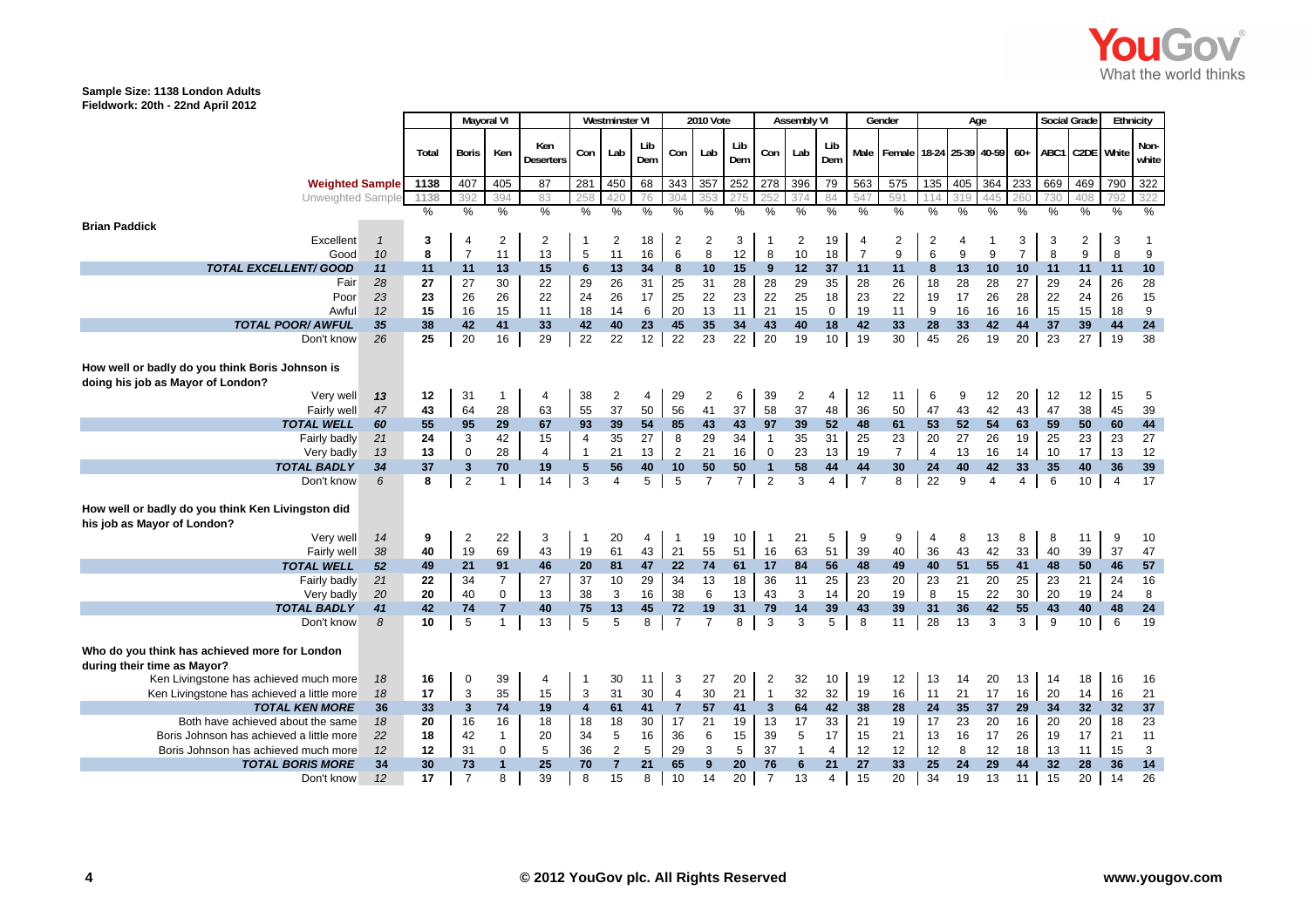

|                                                                                                                                             |                |                | <b>Mayoral VI</b>    |                     |                         |                         | <b>Westminster VI</b> |                |                | <b>2010 Vote</b>    |                |                           | <b>Assembly VI</b> |                |                | Gender                                      |                | Age            |                |                |                | Social Grade    | Ethnicity        |                        |
|---------------------------------------------------------------------------------------------------------------------------------------------|----------------|----------------|----------------------|---------------------|-------------------------|-------------------------|-----------------------|----------------|----------------|---------------------|----------------|---------------------------|--------------------|----------------|----------------|---------------------------------------------|----------------|----------------|----------------|----------------|----------------|-----------------|------------------|------------------------|
|                                                                                                                                             |                | Total          | <b>Boris</b>         | Ken                 | Ken<br><b>Deserters</b> | Con                     | Lab                   | Lib<br>Dem     | Con            | Lab                 | Lib<br>Dem     | Con                       | Lab                | Lib<br>Dem     |                | Male   Female   18-24   25-39   40-59   60+ |                |                |                |                |                | ABC1 C2DE White |                  | Non-<br>white          |
| <b>Weighted Sample</b>                                                                                                                      |                | 1138           | 407                  | 405                 | 87                      | 281                     | 450                   | 68             | 343            | 357                 | 252            | 278                       | 396                | 79             | 563            | 575                                         |                | 135 405        | 364            | 233            | 669            | 469             | 790              | 322                    |
| Unweighted Sample                                                                                                                           |                | 1138           | 392                  | 394                 | 83                      | 25i                     | 420                   | 76             | 304            | 353                 | 275            | 252                       | 374                | 84             | 547            | 591                                         |                | 319            | 445            | 260            | 730            | 408             |                  | 322                    |
|                                                                                                                                             |                | $\frac{1}{2}$  | $\frac{1}{2}$        | $\frac{9}{6}$       | $\frac{9}{6}$           | $\frac{9}{6}$           | %                     | %              | $\frac{0}{6}$  | $\%$                | $\frac{0}{0}$  | $\frac{0}{0}$             | $\frac{0}{0}$      | $\frac{0}{6}$  | $\frac{9}{6}$  | $\frac{0}{0}$                               | %              | $\frac{0}{0}$  | %              | %              | $\%$           | $\frac{0}{0}$   | $\frac{0}{0}$    | $\frac{0}{0}$          |
| What issues do you think it is most important for<br>the Mayor of London to focus on? (Please choose<br>up to two issues)<br>Tackling crime | 44             | 43             | 53                   | 34                  | 45                      | 55                      | 35                    | 42             | 51             | 37                  | 40             | 56                        | 35                 | 43             | 41             | 45                                          | 30             | 42             | 44             | 51             | 45             | 41              | 46               | 34                     |
| Improving transport                                                                                                                         | 39             | 40             | 47                   | 42                  | 34                      | 49                      | 38                    | 42             | 48             | 35                  | 43             | 49                        | 38                 | 39             | 42             | 37                                          | 37             | 41             | 41             | 36             | 43             | 35              | 42               | 33                     |
| Cost of living in London                                                                                                                    | 33             | 31             | 27                   | 31                  | 41                      | 24                      | 33                    | 27             | 26             | 33                  | 36             | 26                        | 35                 | 26             | 30             | 32                                          | 35             | 36             | 28             | 27             | 30             | 33              | 31               | 33                     |
| Creating jobs                                                                                                                               | 28             | 26             | 27                   | 29                  | 28                      | 22                      | 30                    | 33             | 21             | 30                  | 23             | 23                        | 29                 | 33             | 24             | 27                                          | 32             | 22             | 27             | 27             | 25             | 26              | 25               | 28                     |
| Affordable housing                                                                                                                          | 24             | 25             | 16                   | 35                  | 23                      | 18                      | 33                    | 30             | 20             | 30                  | 30             | 16                        | $35\,$             | 29             | 26             | 23                                          | 15             | 23             | 30             | 26             | 24             | 26              | 27               | 20                     |
| Making the Olympics a success                                                                                                               | $\overline{7}$ | 6              | 8                    | 6                   | $\overline{2}$          | $9\,$                   | 6                     | 5              | $\overline{7}$ | $\overline{7}$      | 4              | 8                         | 6                  | 6              | $\overline{4}$ | 8                                           | $\overline{4}$ | $\overline{4}$ | 8              | 8              | $\overline{7}$ | 4               | 6                | $\overline{7}$         |
| Promoting London abroad                                                                                                                     | 5              | 4              | 6                    | 3                   | 0                       | 7                       | 2                     | $\overline{c}$ | 5              | 3                   | 2              | $\overline{7}$            | 3                  | 2              | 3              | 4                                           | 3              | 4              | $\overline{2}$ | 6              | 4              | 3               | 3                | 4                      |
| Don't know                                                                                                                                  | 3              | $\overline{7}$ | $\overline{4}$       | 3                   | 9                       | $\overline{4}$          | 5                     | 3              | 5              | 5                   | 6              | 3                         | $\overline{2}$     | $\mathbf{1}$   | 8              | 6                                           | 15             | 8              | $\overline{4}$ | $\overline{4}$ | 6              | 9               | $\overline{4}$   | 13                     |
| Thinking about Boris Johnson, which of the<br>following qualities do you think he has? (Please<br>tick all that apply)                      |                |                |                      |                     |                         |                         |                       |                |                |                     |                |                           |                    |                |                |                                             |                |                |                |                |                |                 |                  |                        |
| Charismatic                                                                                                                                 | 50             | 49             | 77                   | 36                  | 58                      | 74                      | 39                    | 61             | 68             | 42                  | 45             | 75                        | 40                 | 59             | 51             | 47                                          | 44             | 48             | 51             | 49             | 56             | 39              | 56               | 30                     |
| Sticks to what he believes in                                                                                                               | 30             | 28             | 56                   | 12                  | 26                      | 60                      | 14                    | 24             | 53             | 14                  | 22             | 62                        | 16                 | 20             | 28             | 28                                          | 22             | 29             | 28             | 32             | 31             | 24              | 33               | 18                     |
| A natural leader                                                                                                                            | 19             | 19             | 43                   | 5                   | 11                      | 47                      | $\overline{7}$        | 14             | 41             | 9                   | 11             | 49                        | 6                  | 14             | 18             | 20                                          | 13             | 18             | 19             | 25             | 21             | 16              | 22               | 11                     |
| Honest                                                                                                                                      | 22             | 19             | 42                   | 6                   | 12                      | 46                      | 8                     | 12             | 40             | 10                  | 11             | 47                        | 9                  | 12             | 20             | 18                                          | 14             | 20             | 17             | 23             | 21             | 17              | 22               | 10                     |
| Strong                                                                                                                                      | 19             | 18             | 37                   | $\overline{7}$      | 16                      | 37                      | 9                     | 21             | 35             | 10                  | 9              | 40                        | 8                  | 15             | 19             | 16                                          | 18             | 16             | 19             | 18             | 20             | 15              | 20               | 10                     |
| Decisive                                                                                                                                    | 19<br>12       | 16<br>12       | 35<br>27             | 5<br>$\overline{4}$ | 12<br>7                 | 34<br>30                | 9<br>$\overline{4}$   | 17<br>5        | 31             | 8                   | 11<br>5        | 35<br>34                  | 8<br>$\sqrt{5}$    | 20<br>6        | 16             | 16                                          | 10             | 12<br>9        | 20<br>13       | 19<br>17       | 17<br>13       | 14              | 19               | $\boldsymbol{7}$       |
| Good in a crisis<br>In touch with the concerns of ordinary people                                                                           | 14             | 11             |                      | 3                   | 10                      | 22                      | 6                     | 9              | 27<br>19       | 5<br>$\overline{7}$ | $\overline{7}$ | 22                        | 6                  | 12             | 13<br>12       | 11<br>10                                    | 10<br>8        | $\overline{7}$ | 11             | 20             | 11             | 10<br>10        | 14<br>13         | $\,$ 5 $\,$<br>$\,6\,$ |
| None of these                                                                                                                               | 20             | 23             | 23<br>$\overline{1}$ | 40                  | 13                      | $\sqrt{2}$              | 33                    | 20             | 5              | 31                  | 31             | $\mathbf{1}$              | 36                 | 21             | 25             | 21                                          | 9              | 21             | 28             | 26             | 18             | 29              | 22               | 24                     |
| Don't know                                                                                                                                  | 10             | 13             | $\overline{4}$       | 10                  | 15                      | $\overline{7}$          | 12                    | $\overline{7}$ | 10             | 13                  | 11             | $\overline{4}$            | 10                 | $\overline{4}$ | 12             | 15                                          | 33             | 12             | 10             | 10             | 12             | 16              | $\boldsymbol{9}$ | 25                     |
|                                                                                                                                             |                |                |                      |                     |                         |                         |                       |                |                |                     |                |                           |                    |                |                |                                             |                |                |                |                |                |                 |                  |                        |
| Thinking about Ken Livingstone, which of the<br>following qualities do you think he has? (Please<br>tick all that apply)                    |                |                |                      |                     |                         |                         |                       |                |                |                     |                |                           |                    |                |                |                                             |                |                |                |                |                |                 |                  |                        |
| In touch with the concerns of ordinary people                                                                                               | 37             | 33             | 14                   | 61                  | 34                      | 12                      | 54                    | 43             | 14             | 49                  | 43             | 13                        | 55                 | 35             | 35             | 31                                          | 26             | 34             | 35             | 32             | 33             | 33              | 35               | 29                     |
| Sticks to what he believes in                                                                                                               | 34             | 31             | 21                   | 52                  | 24                      | 22                      | 43                    | 40             | 20             | 45                  | 38             | 22                        | 47                 | 31             | 35             | 28                                          | 21             | 27             | 39             | 34             | 32             | 31              | 34               | 25                     |
| Decisive                                                                                                                                    | 19             | 16             | 9                    | 31                  | 10                      | 10                      | 26                    | 12             | 10             | 22                  | 19             | 10                        | 28                 | 10             | 17             | 15                                          | 20             | 17             | 16             | 13             | 15             | 18              | 14               | 20                     |
| Charismatic                                                                                                                                 | 15             | 14             | 8                    | 26                  | 5                       | $\overline{7}$          | 22                    | 15             | 6              | 20                  | 16             | $\overline{7}$            | 22                 | 23             | 15             | 13                                          | 12             | 13             | 16             | 12             | 12             | 15              | 13               | 15                     |
| Good in a crisis                                                                                                                            | 17             | 14             | 4                    | 30                  | 5                       | 3                       | 24                    | 13             | 5              | 23                  | 17             | $\overline{\mathbf{c}}$   | 26                 | 14             | 16             | 11                                          | 9              | 11             | 19             | 12             | 14             | 13              | 13               | 16                     |
| Strong                                                                                                                                      | 20             | 14             | 6                    | 26                  | 21                      | 6                       | 25                    | 6              | 5              | 26                  | 12             | $\overline{4}$            | 29                 | 6              | 16             | 12                                          | 15             | 13             | 17             | 11             | 16             | 12              | 11               | 20                     |
| A natural leader                                                                                                                            | 17             | 12             | 4                    | 23                  | 9                       | $\overline{\mathbf{4}}$ | 22                    | 8              | 3              | 20                  | 12             | $\ensuremath{\mathsf{3}}$ | 23                 | 10             | 11             | 12                                          | 10             | 10             | 16             | 8              | 10             | 13              | 9                | 18                     |
| Honest                                                                                                                                      | 15             | 12             | 3                    | 26                  | 5                       | $\sqrt{3}$              | 21                    | 17             | $\overline{4}$ | 19                  | 15             | $\mathbf{1}$              | 23                 | 16             | 15             | 8                                           | 10             | 10             | 14             | 11             | 12             | 11              | 10               | 15                     |
| None of these                                                                                                                               | 27             | 28             | 52                   | $\mathsf 3$         | 24                      | 53                      | $\overline{7}$        | 31             | 48             | 11                  | 24             | 55                        | $\overline{7}$     | 26             | 27             | 29                                          | 15             | 24             | 29             | 43             | 29             | 27              | 33               | 15                     |
| Don't know                                                                                                                                  | 11             | 14             | 9                    | $\overline{7}$      | 15                      | 10                      | 10                    | 5              | 14             | 12                  | 10             | 9                         | 8                  | 3              | 12             | 16                                          | 39             | 15             | 9              | 6              | 12             | 16              | 9                | 25                     |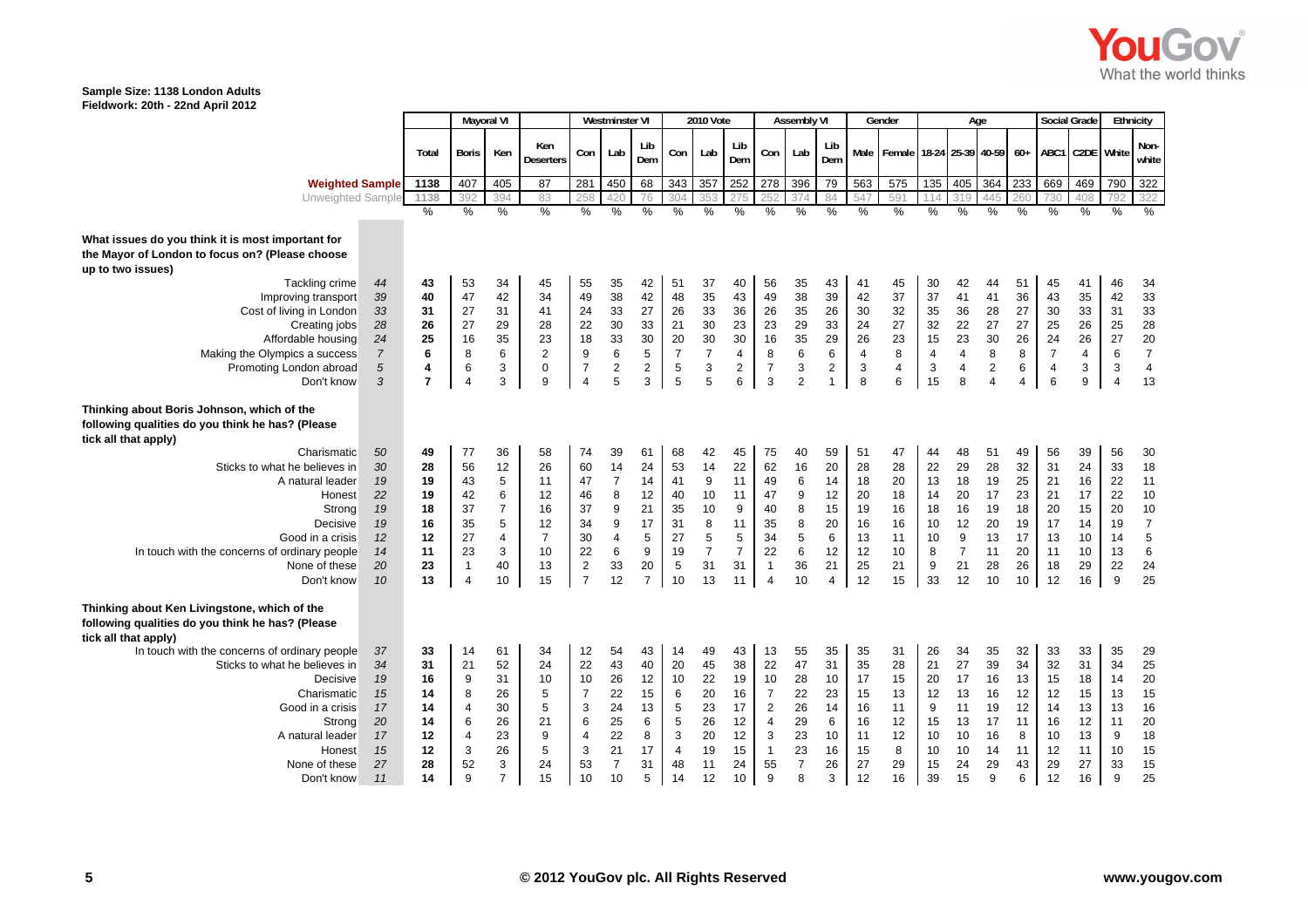

|                                                                                                                                                                                                                                                                                                            |                                   |                                   |                                                                          | <b>Mayoral VI</b>                 |                                                                          |                                                                        | <b>Westminster VI</b>                                                                                            |                                        |                                                                           | <b>2010 Vote</b>                                                                 |                                                                       |                                                                             | <b>Assembly VI</b>                                                        |                                        |                                            | Gender                                                                     |                                                                                        | Age                                                                                         |                                                                           |                                                                                | <b>Social Grade</b>                                               |                                                                                       | Ethnicity                                                                             |                                                              |
|------------------------------------------------------------------------------------------------------------------------------------------------------------------------------------------------------------------------------------------------------------------------------------------------------------|-----------------------------------|-----------------------------------|--------------------------------------------------------------------------|-----------------------------------|--------------------------------------------------------------------------|------------------------------------------------------------------------|------------------------------------------------------------------------------------------------------------------|----------------------------------------|---------------------------------------------------------------------------|----------------------------------------------------------------------------------|-----------------------------------------------------------------------|-----------------------------------------------------------------------------|---------------------------------------------------------------------------|----------------------------------------|--------------------------------------------|----------------------------------------------------------------------------|----------------------------------------------------------------------------------------|---------------------------------------------------------------------------------------------|---------------------------------------------------------------------------|--------------------------------------------------------------------------------|-------------------------------------------------------------------|---------------------------------------------------------------------------------------|---------------------------------------------------------------------------------------|--------------------------------------------------------------|
|                                                                                                                                                                                                                                                                                                            |                                   | Total                             | <b>Boris</b>                                                             | Ken                               | Ken<br><b>Deserters</b>                                                  | Con                                                                    | Lab                                                                                                              | Lib<br>Dem                             | Con                                                                       | Lab                                                                              | Lib<br>Dem                                                            | Con                                                                         | Lab                                                                       | Lib<br>Dem                             |                                            | Male   Female   18-24   25-39   40-59   60+                                |                                                                                        |                                                                                             |                                                                           |                                                                                |                                                                   | ABC1 C2DE White                                                                       |                                                                                       | Non-<br>white                                                |
| <b>Weighted Sample</b>                                                                                                                                                                                                                                                                                     |                                   | 1138                              | 407                                                                      | 405                               | 87                                                                       | 281                                                                    | 450                                                                                                              | 68                                     | 343                                                                       | 357                                                                              | 252                                                                   | 278                                                                         | 396                                                                       | 79                                     | 563                                        | 575                                                                        | 135                                                                                    | 405                                                                                         | 364                                                                       | 233                                                                            | 669                                                               | 469                                                                                   | 790                                                                                   | 322                                                          |
| Unweighted Sample                                                                                                                                                                                                                                                                                          |                                   | 1138                              | 392                                                                      | 394                               | 83                                                                       | 258                                                                    | 420                                                                                                              | 76                                     | 304                                                                       | 35 <sup>′</sup>                                                                  | 275                                                                   |                                                                             | 374                                                                       | 84                                     | 547                                        | 591                                                                        |                                                                                        | 319                                                                                         | 445                                                                       | 260                                                                            | 730                                                               | 408                                                                                   | 792                                                                                   | 322                                                          |
|                                                                                                                                                                                                                                                                                                            |                                   | $\frac{0}{6}$                     | $\frac{9}{6}$                                                            | $\frac{9}{6}$                     | $\frac{9}{6}$                                                            | $\frac{9}{6}$                                                          | $\frac{9}{6}$                                                                                                    | $\frac{0}{0}$                          | $\frac{9}{6}$                                                             | %                                                                                | $\frac{9}{6}$                                                         | %                                                                           | $\frac{9}{6}$                                                             | $\frac{9}{6}$                          | $\frac{0}{0}$                              | $\frac{9}{6}$                                                              | $\frac{9}{6}$                                                                          | $\frac{9}{6}$                                                                               | $\frac{9}{6}$                                                             | $\frac{9}{6}$                                                                  | $\frac{9}{6}$                                                     | %                                                                                     | $\frac{0}{2}$                                                                         | $\frac{0}{0}$                                                |
| Thinking about Brian Paddick, which of the<br>following qualities do you think he has? (Please<br>tick all that apply)<br>Honest                                                                                                                                                                           | 19                                | 19                                | 23                                                                       | 19                                | 15                                                                       | 18                                                                     | 17                                                                                                               | 58                                     | 16                                                                        | 17                                                                               | 31                                                                    | 18                                                                          | 17                                                                        | 51                                     | 24                                         | 13                                                                         | 13                                                                                     | 14                                                                                          | 22                                                                        | 24                                                                             | 20                                                                | 16                                                                                    | 22                                                                                    | 10                                                           |
| In touch with the concerns of ordinary people<br>Sticks to what he believes in<br>Decisive<br>Good in a crisis<br>Strong<br>Charismatic<br>A natural leader                                                                                                                                                | 12<br>13<br>8<br>8<br>8<br>5<br>6 | 13<br>12<br>6<br>6<br>6<br>5<br>4 | 14<br>15<br>6<br>$\overline{7}$<br>$\overline{7}$<br>3<br>$\overline{4}$ | 12<br>10<br>6<br>6<br>6<br>8<br>4 | 22<br>15<br>4<br>5<br>$\overline{4}$<br>$\overline{2}$<br>$\overline{4}$ | $\overline{7}$<br>13<br>5<br>5<br>6<br>$\boldsymbol{2}$<br>$\mathsf 3$ | 14<br>$\boldsymbol{9}$<br>$\overline{5}$<br>$6\phantom{1}$<br>$\overline{4}$<br>$6\phantom{1}$<br>$\overline{4}$ | 44<br>26<br>19<br>26<br>21<br>11<br>17 | 9<br>11<br>$\overline{4}$<br>5<br>$\sqrt{5}$<br>$\mathsf 3$<br>$\sqrt{2}$ | 13<br>11<br>$\mathbf 5$<br>$\,6$<br>$\sqrt{5}$<br>$\boldsymbol{7}$<br>$\sqrt{5}$ | 20<br>19<br>$\boldsymbol{9}$<br>11<br>11<br>$\overline{7}$<br>$\,6\,$ | 8<br>13<br>$\overline{7}$<br>6<br>$\,6\,$<br>$\boldsymbol{2}$<br>$\sqrt{2}$ | 13<br>$\boldsymbol{9}$<br>5<br>6<br>$\overline{4}$<br>$\overline{7}$<br>4 | 41<br>34<br>20<br>23<br>21<br>14<br>17 | 13<br>14<br>6<br>6<br>9<br>5<br>$\sqrt{5}$ | 13<br>11<br>$\,6$<br>$\overline{7}$<br>$\mathbf{3}$<br>$\overline{4}$<br>3 | 10<br>$\,6\,$<br>3<br>$\sqrt{3}$<br>$\overline{\mathbf{4}}$<br>$\pmb{0}$<br>$\sqrt{5}$ | 14<br>$\boldsymbol{9}$<br>8<br>8<br>$\overline{7}$<br>$\overline{\mathbf{7}}$<br>$\sqrt{5}$ | 14<br>15<br>$\sqrt{5}$<br>$\overline{7}$<br>5<br>$\sqrt{5}$<br>$\sqrt{4}$ | 10<br>17<br>$\,$ 5 $\,$<br>3<br>$\overline{4}$<br>$\overline{2}$<br>$\sqrt{2}$ | 15<br>12<br>6<br>8<br>8<br>$\mathbf 5$<br>$\overline{\mathbf{4}}$ | 10<br>14<br>$\,$ 5 $\,$<br>3<br>$\mathsf 3$<br>$\mathbf 5$<br>$\overline{\mathbf{4}}$ | 14<br>14<br>6<br>$\overline{7}$<br>$\overline{7}$<br>$\overline{4}$<br>$\overline{4}$ | $\boldsymbol{9}$<br>9<br>5<br>6<br>4<br>$\, 6$<br>$\sqrt{5}$ |
| None of these                                                                                                                                                                                                                                                                                              | 21                                | 24                                | 28                                                                       | 25                                | 19                                                                       | 29                                                                     | 23                                                                                                               | 6                                      | 32                                                                        | 23                                                                               | 14                                                                    | 32                                                                          | 24                                                                        | 6                                      | 28                                         | 21                                                                         | 15                                                                                     | 22                                                                                          | 27                                                                        | 30                                                                             | 24                                                                | 26                                                                                    | 26                                                                                    | 19                                                           |
| Don't know                                                                                                                                                                                                                                                                                                 | 44                                | 42                                | 34                                                                       | 38                                | 47                                                                       | 39                                                                     | 42                                                                                                               | 28                                     | 38                                                                        | 42                                                                               | 43                                                                    | 36                                                                          | 40                                                                        | 18                                     | 34                                         | 49                                                                         | 62                                                                                     | 44                                                                                          | 36                                                                        | 34                                                                             | 41                                                                | 43                                                                                    | 37                                                                                    | 54                                                           |
| Do you think the Conservative party was right or<br>wrong to select Boris Johnson as their candidate<br>for London mayor?<br>Right - Boris Johnson was the best choice for the<br>Conservative party<br>Wrong - the Conservative party should have picked<br>someone else as their candidate<br>Don't know |                                   | 56<br>17<br>27                    | 91<br>$\overline{2}$<br>$\overline{7}$                                   | 39<br>32<br>29                    | 63<br>8<br>28                                                            | 86<br>4<br>9                                                           | 45<br>27<br>28                                                                                                   | 63<br>12<br>25                         | 82<br>6<br>12                                                             | 44<br>25<br>31                                                                   | 48<br>20<br>32                                                        | 90<br>3<br>$\overline{7}$                                                   | 43<br>30<br>27                                                            | 66<br>17<br>17                         | 57<br>19<br>24                             | 56<br>15<br>30                                                             | 46<br>10<br>44                                                                         | 52<br>18<br>30                                                                              | 60<br>19<br>21                                                            | 64<br>17<br>19                                                                 | 61<br>15<br>25                                                    | 50<br>21<br>30                                                                        | 64<br>15<br>21                                                                        | 38<br>23<br>39                                               |
| And do you think the Labour party was right or<br>wrong to select Ken Livingstone as their candidate<br>for London mayor?<br>Right - Ken Livingstone was the best choice for the<br>Labour party                                                                                                           |                                   | 36                                | 14                                                                       | 72                                | 16                                                                       | 16                                                                     | 60                                                                                                               | 36                                     | 14                                                                        | 58                                                                               | 39                                                                    | 14                                                                          | 62                                                                        | 37                                     | 37                                         | 34                                                                         | 27                                                                                     | 35                                                                                          | 40                                                                        | 34                                                                             | 33                                                                | 40                                                                                    | 33                                                                                    | 44                                                           |
| Wrong - the Labour party should have picked someone                                                                                                                                                                                                                                                        |                                   | 43                                | 72                                                                       | 15                                | 61                                                                       | 69                                                                     | 25                                                                                                               | 60                                     | 67                                                                        | 27                                                                               | 40                                                                    | 74                                                                          | 25                                                                        | 59                                     | 46                                         | 40                                                                         | 34                                                                                     | 38                                                                                          | 44                                                                        | 55                                                                             | 48                                                                | 36                                                                                    | 51                                                                                    | 22                                                           |
| else as their candidate<br>Don't know                                                                                                                                                                                                                                                                      |                                   | 21                                | 14                                                                       | 13                                | 23                                                                       | 15                                                                     | 15                                                                                                               | 4                                      | 19                                                                        | 15                                                                               | 21                                                                    | 13                                                                          | 13                                                                        | 5                                      | 17                                         | 25                                                                         | 39                                                                                     | 27                                                                                          | 16                                                                        | 10                                                                             | 19                                                                | 25                                                                                    | 16                                                                                    | 34                                                           |
|                                                                                                                                                                                                                                                                                                            |                                   |                                   |                                                                          |                                   |                                                                          |                                                                        |                                                                                                                  |                                        |                                                                           |                                                                                  |                                                                       |                                                                             |                                                                           |                                        |                                            |                                                                            |                                                                                        |                                                                                             |                                                                           |                                                                                |                                                                   |                                                                                       |                                                                                       |                                                              |
| Do you think each of the following sincerely want<br>to help London, or are they in it for themselves<br>and/or their party?<br><b>Boris Johnson</b>                                                                                                                                                       |                                   |                                   |                                                                          |                                   |                                                                          |                                                                        |                                                                                                                  |                                        |                                                                           |                                                                                  |                                                                       |                                                                             |                                                                           |                                        |                                            |                                                                            |                                                                                        |                                                                                             |                                                                           |                                                                                |                                                                   |                                                                                       |                                                                                       |                                                              |
| Really wants to help London                                                                                                                                                                                                                                                                                |                                   | 39                                | 76                                                                       | 17                                | 31                                                                       | 77                                                                     | 21                                                                                                               | 40                                     | 69                                                                        | 23                                                                               | 30                                                                    | 81                                                                          | 20                                                                        | 40                                     | 37                                         | 41                                                                         | 30                                                                                     | 36                                                                                          | 40                                                                        | 47                                                                             | 43                                                                | 33                                                                                    | 44                                                                                    | 24                                                           |
| Is in it for himself<br>Neither                                                                                                                                                                                                                                                                            |                                   | 37<br>9                           | 9<br>5                                                                   | 64<br>11                          | 32<br>4                                                                  | 10<br>5                                                                | 56<br>$9\,$                                                                                                      | 43<br>6                                | 13<br>6                                                                   | 51<br>9                                                                          | 49<br>$9\,$                                                           | $\overline{7}$<br>$\overline{7}$                                            | 59<br>10                                                                  | 41<br>8                                | 44<br>$\overline{7}$                       | 30<br>10                                                                   | 19<br>9                                                                                | 41<br>8                                                                                     | 39<br>$\boldsymbol{9}$                                                    | 38<br>8                                                                        | 34<br>8                                                           | 41<br>10                                                                              | 38<br>$\overline{7}$                                                                  | 35<br>11                                                     |
| Not sure                                                                                                                                                                                                                                                                                                   |                                   | 16                                | 10                                                                       | 8                                 | 33                                                                       | 8                                                                      | 14                                                                                                               | 12                                     | 12                                                                        | 16                                                                               | 13                                                                    | 6                                                                           | 11                                                                        | 11                                     | 13                                         | 18                                                                         | 42                                                                                     | 15                                                                                          | 12                                                                        | $\overline{7}$                                                                 | 15                                                                | 16                                                                                    | 11                                                                                    | 29                                                           |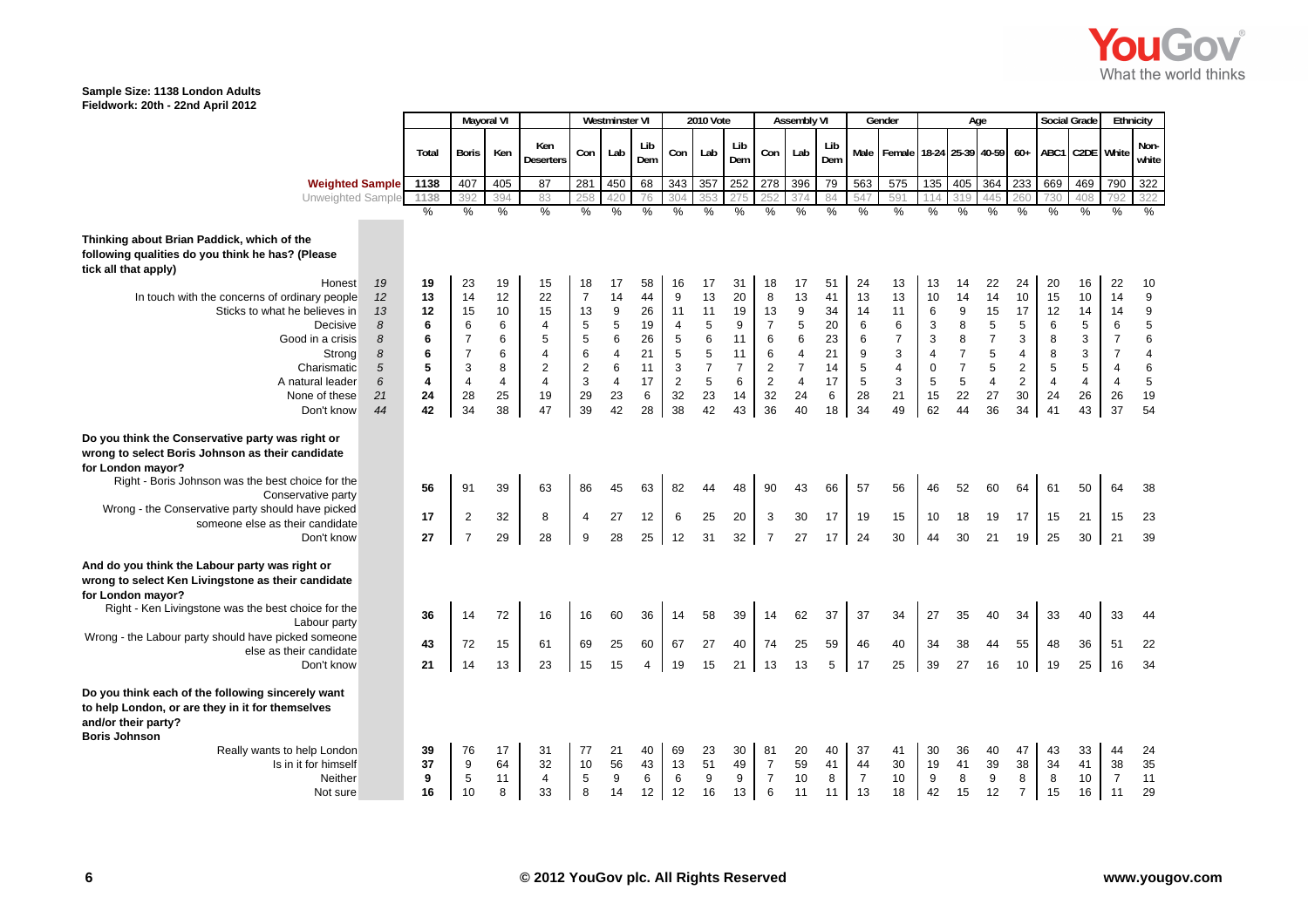

|                                                                                                                                                                                                                       |                |                                       | <b>Mayoral VI</b>                        |                                     |                                                   |                                     | <b>Westminster VI</b>              |                                             |                                      | <b>2010 Vote</b>                                  |                                      |                                       | <b>Assembly VI</b>                   |                         |                                                | Gender                            |                                        | Age                                  |                                           |                                                             | <b>Social Grade</b>                    |                                      | Ethnicity                            |                                            |
|-----------------------------------------------------------------------------------------------------------------------------------------------------------------------------------------------------------------------|----------------|---------------------------------------|------------------------------------------|-------------------------------------|---------------------------------------------------|-------------------------------------|------------------------------------|---------------------------------------------|--------------------------------------|---------------------------------------------------|--------------------------------------|---------------------------------------|--------------------------------------|-------------------------|------------------------------------------------|-----------------------------------|----------------------------------------|--------------------------------------|-------------------------------------------|-------------------------------------------------------------|----------------------------------------|--------------------------------------|--------------------------------------|--------------------------------------------|
|                                                                                                                                                                                                                       |                | Total                                 | <b>Boris</b>                             | Ken                                 | Ken<br><b>Deserters</b>                           | Con                                 | Lab                                | Lib<br>Dem                                  | Con                                  | Lab                                               | Lib<br>Dem                           | Con                                   | Lab                                  | Lib<br>Dem              |                                                | Male Female 18-24 25-39 40-59 60+ |                                        |                                      |                                           |                                                             |                                        | ABC1 C2DE White                      |                                      | Non-<br>white                              |
| <b>Weighted Sample</b>                                                                                                                                                                                                |                | 1138                                  | 407                                      | 405                                 | 87                                                | 281                                 | 450                                | 68                                          | 343                                  | 357                                               | 252                                  | 278                                   | 396                                  | 79                      | 563                                            | 575                               | 135                                    | 405                                  | 364                                       | 233                                                         | 669                                    | 469                                  | 790                                  | 322                                        |
| Unweighted Sample                                                                                                                                                                                                     |                | 1138                                  | 392                                      | 394                                 | 83                                                |                                     | 420                                | 76                                          | 304                                  | 35.                                               |                                      |                                       | 374                                  | 84                      | 547                                            | 591                               |                                        | 319                                  | 445                                       | 260                                                         | 730                                    | 408                                  |                                      | 322                                        |
| <b>Ken Livingstone</b><br>Really wants to help London<br>Is in it for himself<br>Neither<br>Not sure                                                                                                                  |                | %<br>38<br>41<br>$\overline{7}$<br>14 | $\%$<br>15<br>72<br>$\overline{4}$<br>10 | $\frac{0}{0}$<br>77<br>13<br>5<br>5 | $\frac{0}{0}$<br>31<br>39<br>$\overline{4}$<br>26 | %<br>15<br>71<br>$\mathbf 5$<br>9   | %<br>65<br>18<br>$\,$ 5 $\,$<br>12 | %<br>36<br>47<br>8<br>9                     | $\%$<br>17<br>66<br>6<br>12          | $\frac{0}{0}$<br>61<br>19<br>$\overline{7}$<br>13 | $\frac{0}{0}$<br>47<br>38<br>6<br>10 | %<br>15<br>74<br>5<br>6               | %<br>67<br>17<br>$\overline{7}$<br>9 | %<br>38<br>47<br>8<br>8 | $\frac{0}{0}$<br>40<br>44<br>$\,$ 5 $\,$<br>11 | %<br>36<br>38<br>$\bf8$<br>18     | %<br>26<br>28<br>$\,$ 5 $\,$<br>42     | $\frac{0}{6}$<br>38<br>39<br>8<br>14 | $\frac{0}{2}$<br>43<br>40<br>$\bf8$<br>10 | $\frac{0}{0}$<br>36<br>55<br>$\ensuremath{\mathsf{3}}$<br>6 | %<br>38<br>42<br>$6\phantom{1}6$<br>14 | $\frac{0}{0}$<br>38<br>39<br>8<br>15 | $\frac{0}{0}$<br>38<br>46<br>6<br>10 | $\frac{0}{0}$<br>39<br>27<br>$\bf 8$<br>25 |
| <b>Brian Paddick</b><br>Really wants to help London<br>Is in it for himself<br>Neither<br>Not sure                                                                                                                    |                | 27<br>21<br>14<br>37                  | 32<br>20<br>15<br>33                     | 29<br>24<br>14<br>33                | 31<br>13<br>10<br>47                              | 27<br>23<br>17<br>33                | 26<br>24<br>13<br>37               | 70<br>$\boldsymbol{2}$<br>$\mathbf 3$<br>24 | 27<br>24<br>15<br>34                 | 26<br>23<br>14<br>37                              | 40<br>12<br>12<br>36                 | 28<br>23<br>17<br>32                  | 26<br>23<br>15<br>36                 | 69<br>11<br>5<br>15     | 27<br>26<br>12<br>35                           | 28<br>17<br>15<br>40              | 17<br>11<br>9<br>63                    | 29<br>22<br>16<br>33                 | 30<br>21<br>14<br>34                      | 26<br>27<br>12<br>36                                        | 31<br>19<br>14<br>36                   | 23<br>25<br>13<br>39                 | 32<br>22<br>12<br>34                 | 17<br>20<br>17<br>46                       |
| Which of the candidates, if any, would you most<br>trust to pay you back if you lent them money?<br>Boris Johnson<br><b>Brian Paddick</b><br>Ken Livingstone<br>Would not trust any of them<br>Don't know             |                | 24<br>18<br>17<br>26<br>14            | 56<br>18<br>2<br>14<br>10                | 6<br>16<br>41<br>26<br>11           | 16<br>27<br>10<br>37<br>11                        | 62<br>13<br>$\mathbf{1}$<br>14<br>9 | 9<br>15<br>36<br>28<br>12          | 15<br>64<br>5<br>$\boldsymbol{7}$<br>10     | 53<br>16<br>$\mathbf{3}$<br>19<br>10 | 9<br>15<br>32<br>32<br>12                         | 14<br>32<br>22<br>17<br>16           | 65<br>12<br>$\overline{2}$<br>12<br>9 | 16<br>38<br>29<br>10                 | 16<br>64<br>6<br>6<br>8 | 23<br>19<br>20<br>26<br>12                     | 26<br>17<br>14<br>27<br>16        | 16<br>18<br>$\overline{7}$<br>29<br>30 | 22<br>17<br>21<br>27<br>13           | 25<br>21<br>19<br>24<br>11                | 32<br>16<br>14<br>26<br>12                                  | 28<br>20<br>15<br>23<br>13             | 19<br>15<br>20<br>30<br>16           | 28<br>21<br>15<br>24<br>11           | 14<br>12<br>22<br>31<br>21                 |
| If Ken Livingstone was elected Mayor of London,<br>do you think he would or would not deliver a 7%<br>cut in bus fares?<br>Would probably cut bus fares by 7%<br>Would probably not cut bus fares by 7%<br>Don't know | 43<br>45<br>11 | 43<br>39<br>19                        | 22<br>61<br>17                           | 75<br>16<br>10                      | 44<br>31<br>25                                    | 22<br>63<br>16                      | 65<br>21<br>13                     | 47<br>46<br>$\overline{7}$                  | 26<br>55<br>19                       | 60<br>26<br>14                                    | 51<br>32<br>18                       | 22<br>62<br>16                        | 67<br>21<br>12                       | 48<br>43<br>8           | 48<br>37<br>15                                 | 38<br>40<br>22                    | 19<br>47<br>35                         | 42<br>41<br>17                       | 52<br>34<br>14                            | 43<br>39<br>19                                              | 41<br>43<br>16                         | 45<br>32<br>22                       | 45<br>40<br>15                       | 39<br>35<br>26                             |
| If Boris Johnson was elected Mayor of London, do<br>you think he would or would not deliver a 10% cut<br>in the Mayor's part of the council tax bill?                                                                 |                |                                       |                                          |                                     |                                                   |                                     |                                    |                                             |                                      |                                                   |                                      |                                       |                                      |                         |                                                |                                   |                                        |                                      |                                           |                                                             |                                        |                                      |                                      |                                            |
| Would probably cut his part of council tax bills by 10%<br>Would probably not cut his part of council tax bills by<br>10%                                                                                             |                | 39<br>38                              | 66<br>14                                 | 24<br>58                            | 31<br>36                                          | 74<br>11                            | 25<br>54                           | 24<br>59                                    | 67<br>13                             | 24<br>57                                          | 31<br>45                             | 74<br>8                               | 26<br>57                             | 31<br>48                | 41<br>39                                       | 36<br>36                          | 22<br>36                               | 39<br>40                             | 40<br>37                                  | 46<br>35                                                    | 44<br>36                               | 31<br>41                             | 44<br>36                             | 24<br>43                                   |
| Don't know                                                                                                                                                                                                            |                | 23                                    | 20                                       | 17                                  | 33                                                | 15                                  | 22                                 | 17                                          | 20                                   | 19                                                | 24                                   | 18                                    | 17                                   | 20                      | 19                                             | 28                                | 42                                     | 21                                   | 22                                        | 19                                                          | 21                                     | 27                                   | 19                                   | 33                                         |